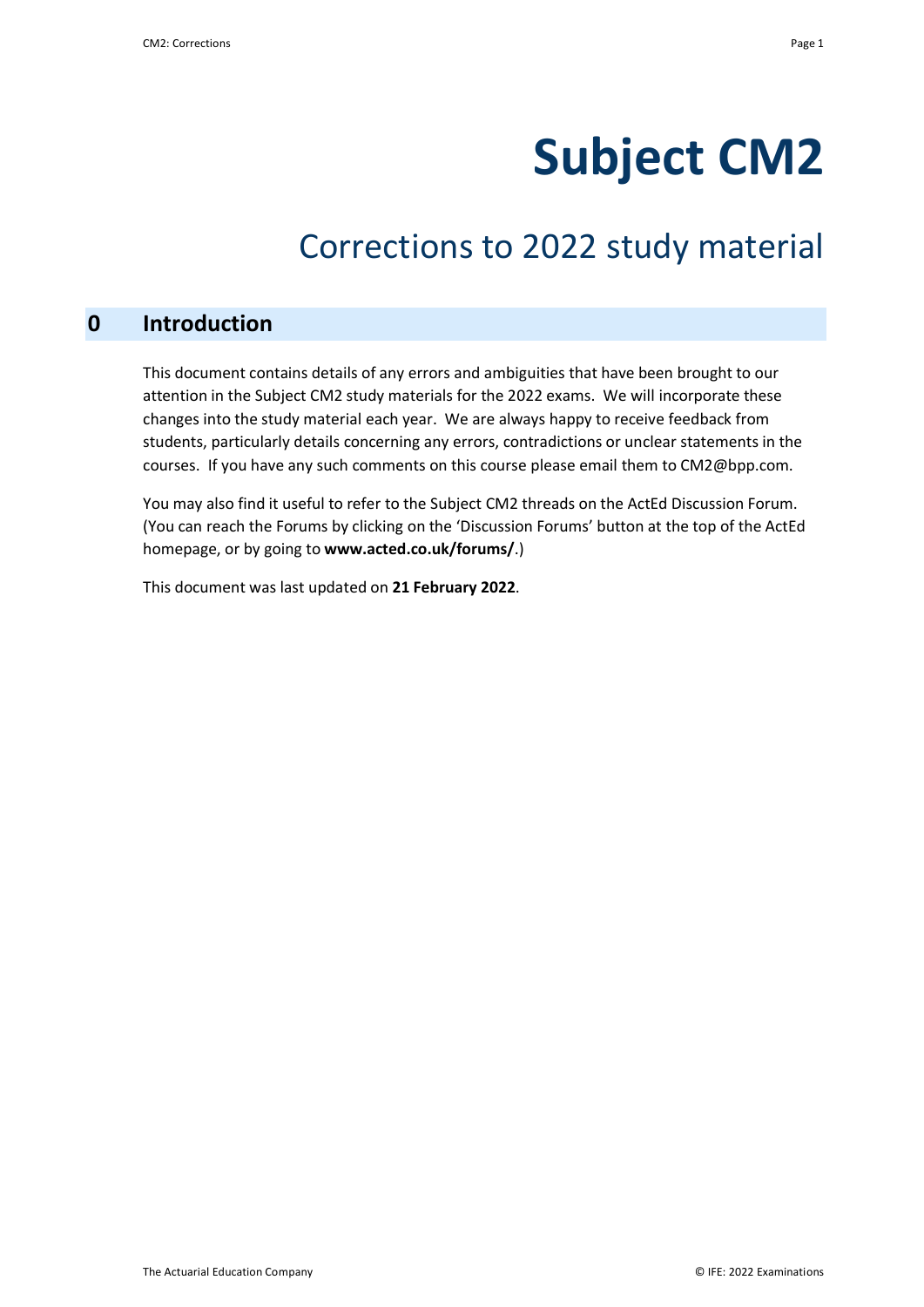# **1 Assignments**

# **Assignment X2 Solutions**

## *Question 2.6(ii) (added on 21 February 2022)*

The number of marks available in the solution should read "[Maximum 3]" rather than "[Total 5]".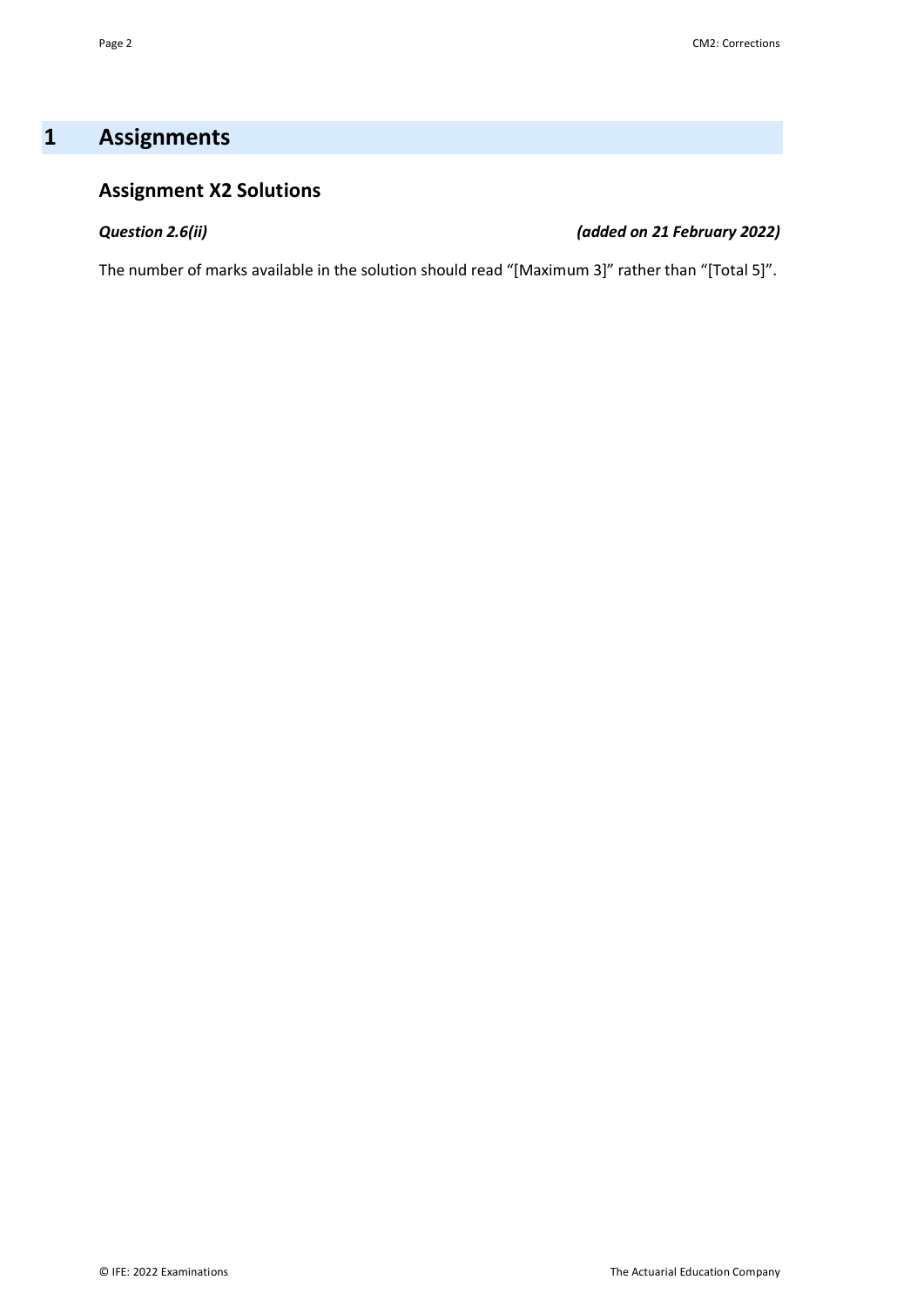# **2 Mocks**

## **Mock 1**

### *Question 8*

There was a numerical error in part (i), which affected the rest of this question. In the line:

$$
\sigma = \sqrt{\left(\frac{12}{17}\right)^2 \times 20^2 + \left(\frac{5}{17}\right)^2 \times 40^2} = 16.9673\%
$$

the answer should be 18.3771%.

Part (i) of the question should read:

(i) Show that the equation of the efficient frontier in  $E - \sigma$  space is:

$$
\sigma = 5.1215(E-3)
$$

The solution to part (i) from this point should read:

$$
\sigma = \sqrt{\left(\frac{12}{17}\right)^2 \times 20^2 + \left(\frac{5}{17}\right)^2 \times 40^2} = 18.3771\%
$$

So, the efficient frontier will be a straight line passing through the points  $(3,0)$  and  $(6.5882, 18.3771)$  in  $E - \sigma$  space.

Therefore, the equation of the efficient frontier is:

$$
\sigma = (E-3) \times \frac{18.3771}{6.5882 - 3} = 5.1215(E-3)
$$

The solution to part (iii) should have '5.1215' in place of '4.27286' and should read:

$$
\sigma = 5.1215(E-3) = \sqrt{10(E-0.1E^2-k)}\tag{1}
$$

Differentiating the equation of the efficient frontier gives:

 $d\sigma/dE = 5.1215$ 

Differentiating the equation of the investor's indifference curves gives:

$$
\sigma = \frac{10 - 2E^2}{\sqrt{10\left(E - 0.1E^2 - k\right)}}
$$